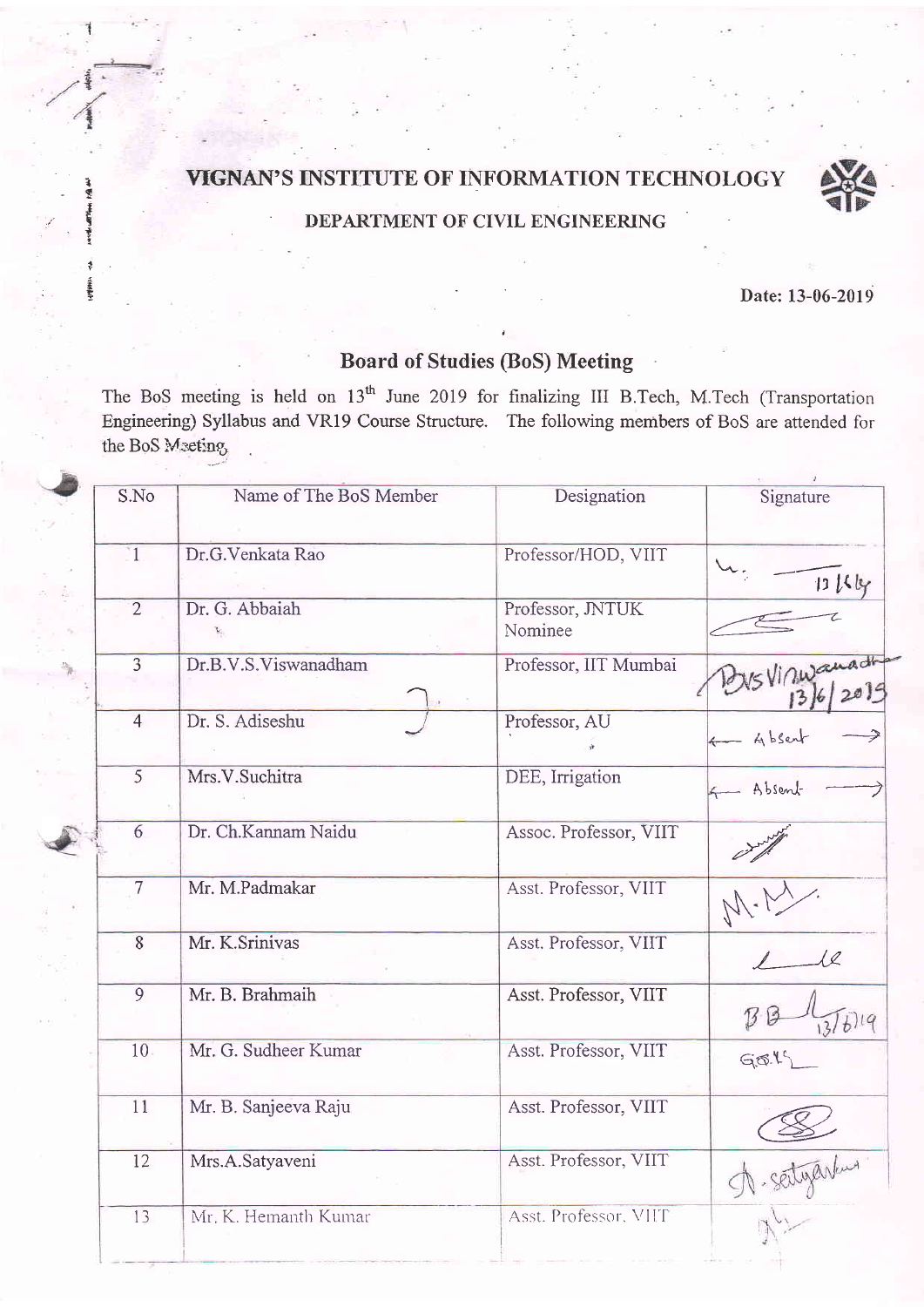## VIGNAN'S INSTITUTE OF INFORMATION TECHNOLOGY **DEPARTMENT OF CIVIL ENGINEERING the Second Control**

E



#### Date: 13-06-2019

# Minutes of BoS Meeting held on 13<sup>th</sup> June 2019

## VR 17 Regulation III B.Tech

The following modifications are made/suggested by Bos members

- 1. The subject titled "Waste Water Management" has to be moved from Open Elective-I to Elective-I. It has been resolved.
- 2. The subject titled "Urban Hydrology" has to be moved from Open Elective-II to Elective-<br>II. It has been resolved
- 3. The subject titled "Groundwater Improvement Techniques" has to be moved from Elective-I to Elective-II and it is also appropriate learn along with Geotechnical Engineering-Il . It has been resolved.
- 4. The subject titled "Groundwater Development" has to be moved from Elective-II to Elective-I. It has been resolved.
- 
- 5. The subject titled "Air Pollution and Control" has to be removed. It has been resolved. "<br>6. The subject titled "Advanced Foundation Engineering" has to be removed as it is covered<br>in Geotechnical Engineering-II partly.
- 7. The subject titled "Water Resources Systems Planning" is changed to a title of "Water Resources Systems Planning and Management". It has been resolved.
- 8. The legal aspects and tendering procedures has to be included in the subject titled "Construction Technology and Management". It has been resolved.<br>9. In the subject Water Resources Engineering-I
- 

#### Course Overview:

 $\bullet$ 

Hydrology is the study of the processes processes which cycle water between among the oceans, atmosphere and land surface.. In many places water is relatively scarce with most precipitation falling as a snow on the high mo

Brevinwayadhem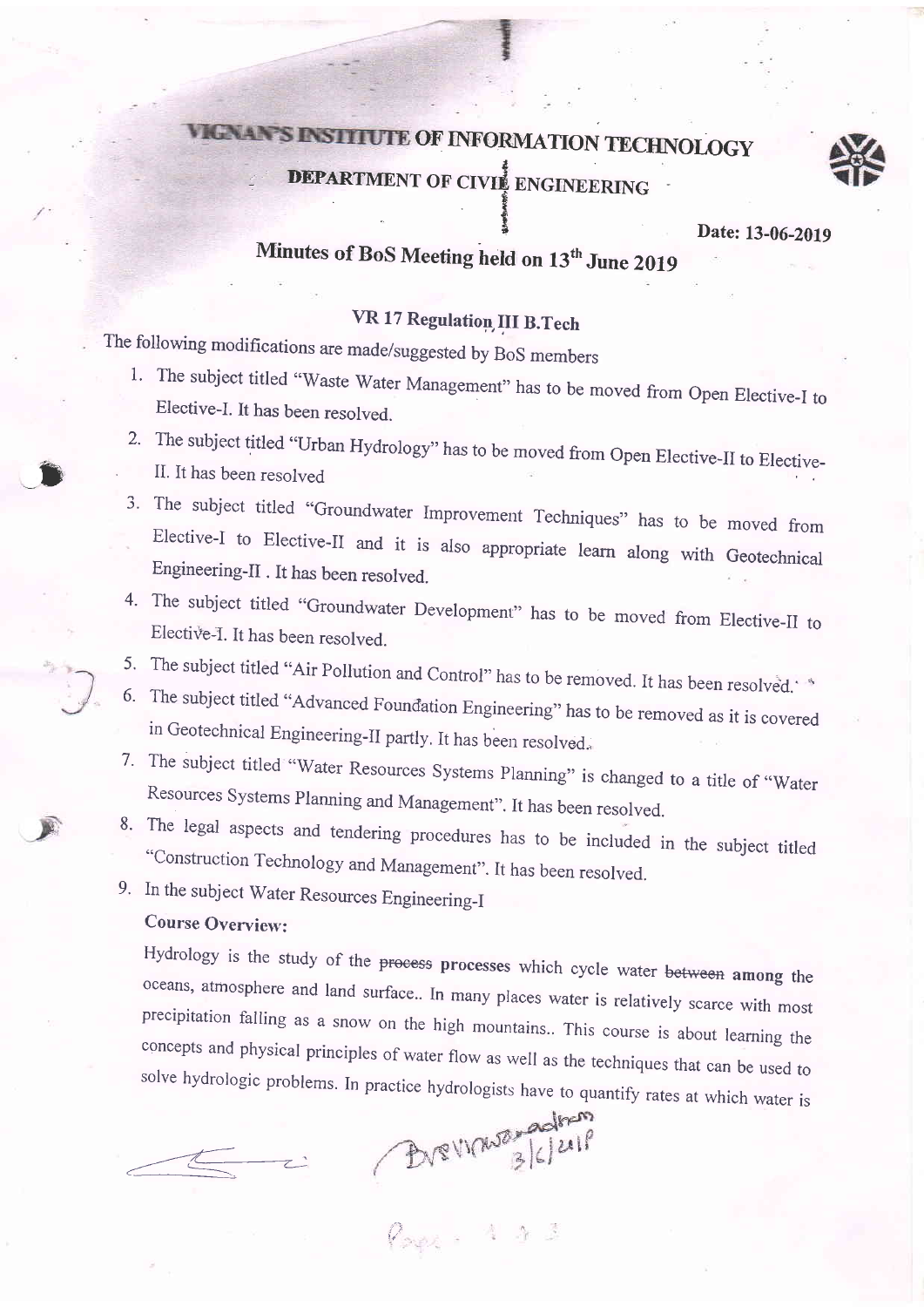the among the atmospheres, ocean and land surface

**E-11 Outcome: The students understand physical processes in hydrology and, components of the Eydrologic** cycle

Unit-III Outcome:<br>Provide an overview and Thorough understanding of unit hydrograph its components, unit hydrograph theory and its analysis

Activity/Event on Unit\_IV: Derive the watershed map from the Digital Elevation Model.

#### Unit-V Outcone:

Appreciate Understand the concepts of groundwater movement and well hydraulics In the alove modified words are in BOLD and removed words are strike off

## VR19 Regulation- I. B.Tech

l. The I Year B.Tech subjects titled "Engineering Drawing and Engineering Mechanics"<br>syllabi have been framed by Mechanical department, VIIT. It has been accepted.

## VR19 Regulation-M.Tech

The following resolutions are made for the M.Tech (Transportation Engineering)

- 1. The M.Tech (Transportation Engineering), Course structure and syllabi have been reviewed by the BoS members and they suggested to take the advices of subject experts in Transportation Engineering (from IITs, NITs, indus
- 2. Further Bos members suggested half day interaction workshop with industry and academia experts in the area of Transportation Engineering before finalizing the course in the next BoS meeting and starting the course in Ac
- semester is to named as Project-2.
- 
- 
- 
- 4. The BoS members suggested allotting credits for Project-1 and Project-2 separately.<br>
5. The comprehensive viva is to be renamed as Credit Seminar<br>
6. It is suggested to implement internship at the end of II Semester<br>
7

,!.